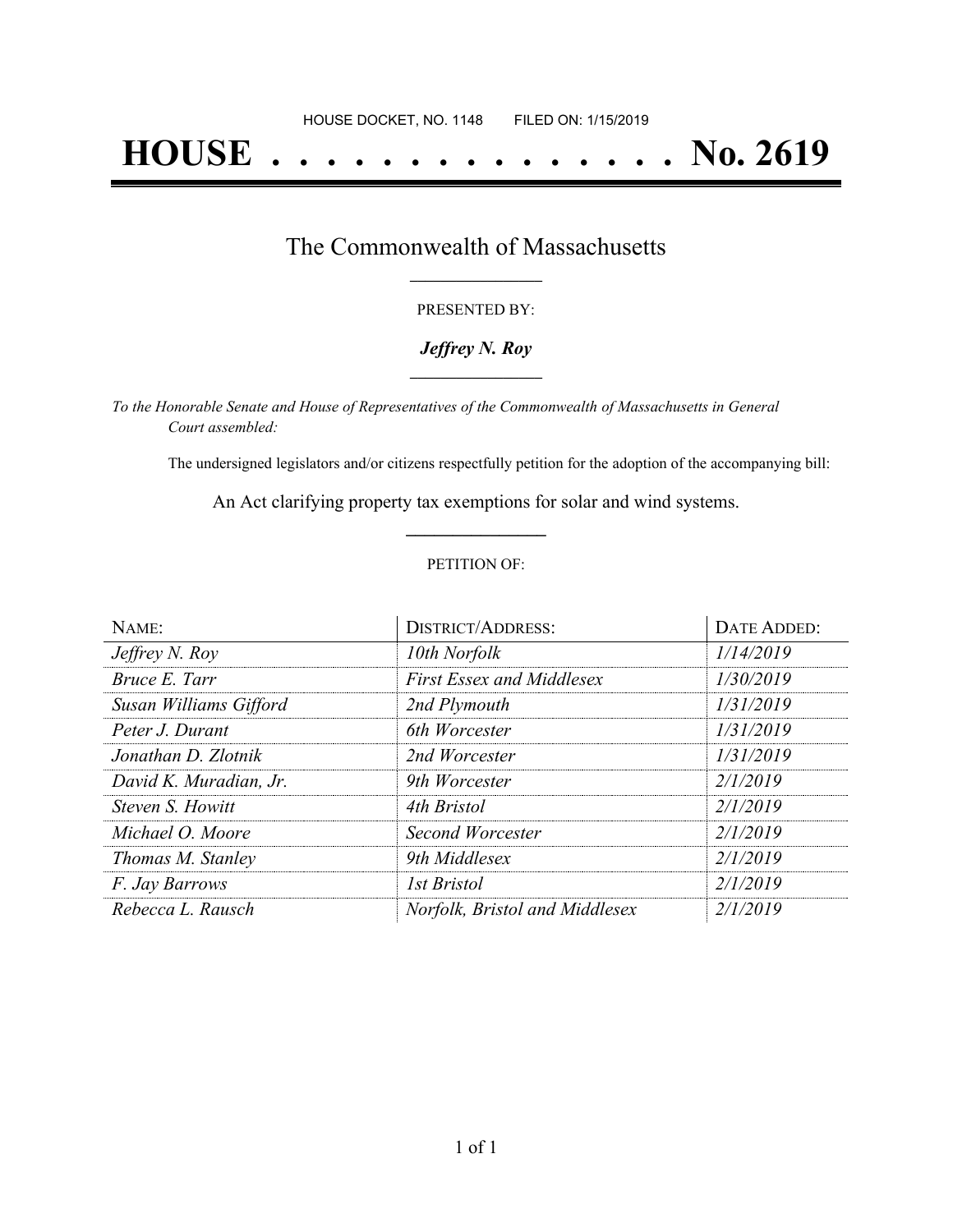By Mr. Roy of Franklin, a petition (accompanied by bill, House, No. 2619) of Jeffrey N. Roy and others relative to clarifying property tax exemptions for solar and wind systems. Revenue.

## The Commonwealth of Massachusetts

**In the One Hundred and Ninety-First General Court (2019-2020) \_\_\_\_\_\_\_\_\_\_\_\_\_\_\_**

**\_\_\_\_\_\_\_\_\_\_\_\_\_\_\_**

An Act clarifying property tax exemptions for solar and wind systems.

Be it enacted by the Senate and House of Representatives in General Court assembled, and by the authority *of the same, as follows:*

| $\mathbf{1}$   | SECTION 1. Section 5 of chapter 59 of the General Laws, as appearing in the 2014                   |
|----------------|----------------------------------------------------------------------------------------------------|
| 2              | Official Edition, is hereby amended by striking out clause Forty-fifth and inserting in place      |
| 3              | thereof the following clause:-                                                                     |
| $\overline{4}$ | Forty-fifth, Any solar or wind powered system that is capable of producing not more than           |
| 5              | 125 per cent of the annual energy needs of the residential real property upon which it is located. |
| 6              | Any other solar or wind powered system capable of producing energy shall be taxable                |
| 7              | unless the owner has executed an agreement for a payment in lieu of taxes with the city or town    |
| 8              | where the system is located. The chief executive officer, as defined in section 7 of chapter 4, of |
| 9              | a city or town may execute any such agreement for a payment in lieu of taxes with the owner of a   |
| 10             | solar or wind powered system in the municipality where the solar or wind powered system is         |
| 11             | located.                                                                                           |
|                |                                                                                                    |